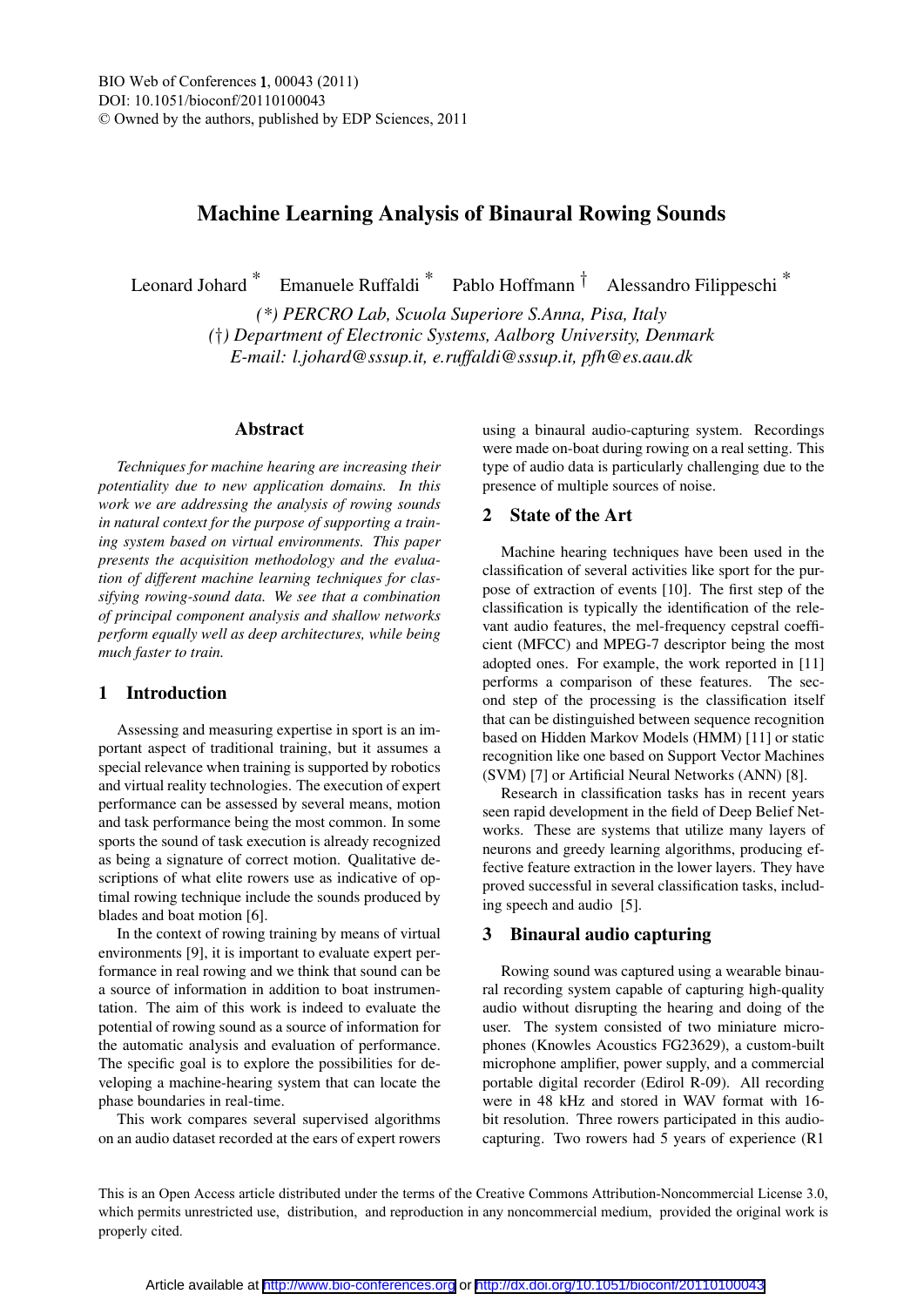and R2), and the last rower had 11 years of experience (R3). For each rower, recordings were made for several velocities spanning a range between 18 and 40 strokes per minute (SPM).

#### 4 Segmentation

Binaural recordings were manually segmented according to two classes defined by the combination of two consecutive stroke phases. One class was defined by the sequence entry-drive (ED), and the other class was defined by the sequence finish-recovery (FR).

For the selection of relevant acoustic features a correlation analysis was performed on two of the four basic spectral descriptors defined in the MPEG-7 audio content description: audio spectrum envelope and audio spectrum centroid.

## 5 Methods

In the classification of audio data there are several possible approaches. In speech recognition HMMs have been the standard approach for a long time. However, this is based on the well-studied fact that speech consists of a continuous series of syllables, which is very close to the HMM's basic assumptions. We can not assume rowing sounds to have the same structure. For the general recognition problem we chose from a set of machine learning approaches with weaker assumptions. Some of the top performers are Support Vector Machines (SVMs), Nearest Neighbor-based methods and Artificial Neural Networks (ANNs). For real-time application from large amounts of data nearest neighborbased methods quickly turn impractical, while ANNs and SVMs have been proven to be mathematically identical if regularization and objective functions are matching [1].

In classification there has recently been a great interest in deep network architectures, starting from a successful application by Hinton and Salakhutdinov [3]. Deep networks were previously found to be underperforming, which is often attributed to the overly greedy objective function resulting in poor generalization. Hinton and Salakhutdinov[3] introduced the idea of pretraining on unsupervised data to improve generalization. Although originally based on stochastic Restricted Boltzman Machines (RBM) units, the concept has been generalized to various forms of greedy layer-wise training of non-parametric machine learning algorithms.

We will compare the efficiency of some of these approaches to the result of the more classic approach using shallow artificial neural networks and principal component analysis (PCA). Our aim is to find a suitable super-

vised algorithm for use on audio data, as well as contribute to the understanding and benchmarking of deep network architectures.

An identical series of 20 consecutive time windows of data representing a total of 850 ms were used as input to all networks. In each time window 11 features have been selected, 10 for the spectral envelope and 1 for the centroid, summing up to 220 scalars per classification point. All the computations have been performed under Mathworks MATLAB R2010b running under Windows 7 64-bit on a Intel Core i7 940 at 3.06GHz using 8 logical cores and with 6GB of memory.

We present below the different approaches investigated.

#### 5.1 Shallow networks

The shallow networks had a single hidden layer and performed descent on the objective function using the scaled conjugate gradient. Performance in early trials converged as the amount of neurons increased. We chose 20 neurons, after which addition of neurons resulted in no increase of performance. We used a tangent sigmoid activation function, as trials with the radial basis function performed slightly worse.

Trials replacing early stopping with the more sophisticated Bayesian regularization gave no change in performance on our data. Since this regularization is impractical for the larger deep network architectures, early stopping was chosen to ease comparison.

PCA was chosen as an additional data pretreatment for comparison with the lower layers of the deep architectures. While the ANN will be a comparison for the classifying abilities, PCA will be a comparison for the feature extraction aspect of especially the lower layers in a deep network.

## 5.2 Deep Belief Networks

A deep belief network here refers to a network consisting of restricted Boltzmann machines. They form directed networks similar to neural networks, but use stochastic outputs similar to Boltzmann machines.

We used units with linear energy and trained them by contrastive divergence [3]. Initially the hidden layers were determined by greedy layerwise training. The resulting weights were used as initialization and followed by supervised training with backpropagation of the whole network.

Equal layer sizes of 1000 units were used. Remaining parameters were kept as in Hinton and Salakhutdinov [3].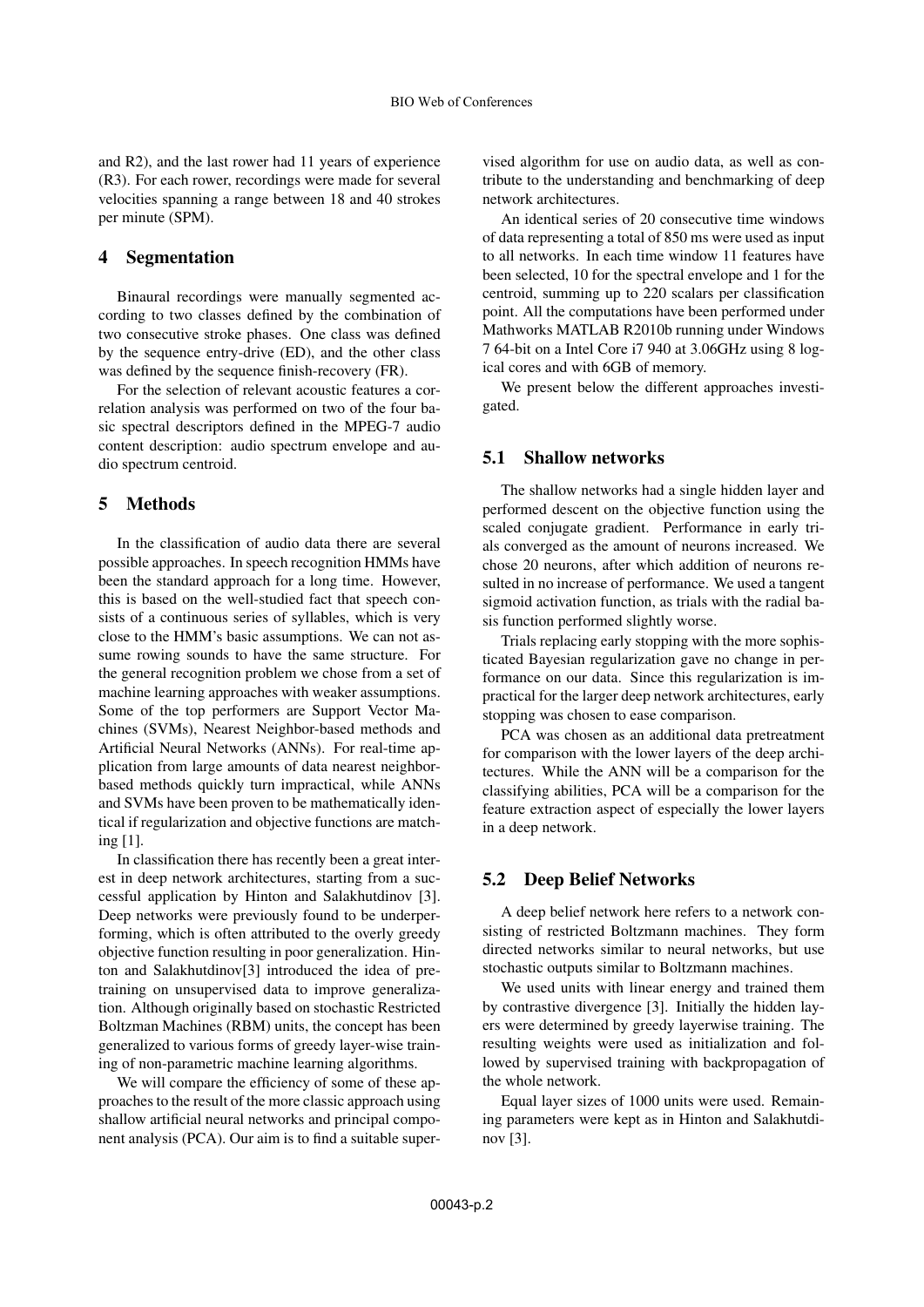# 5.3 Autoassociator Networks

The other deep network is known as a stacked autoassociator network [4].

Two types of autoassociator networks were tested: first non-linear greedy layer-wise autoencoders, each consisting of a layer of neural network. Each layer of a greedy layer-wise autoencoders is trained much like a regular shallow ANN. Each hidden layer is trained by adding an additional output layer and training it to reconstruct the input data. After training is complete, the output layer is discarded and only the encoder is kept. The output of the encoder is used as input data for training the next layer. Once all layers are trained, an output layer is added to the top and trained to mimic the final target. For the final training we allow errors to backpropagate through the earlier layers.

Because of deterministic and continuous output we can use smaller layer sizes than in the case of deep belief nets. Layers consisting of 40 neurons each were determined to be sufficiently large in this case. Early trials of layer sizes of up to 1000 neurons did not result in any significant increase of performance.

The second type of deterministic deep network is trained in a greedy backpropagating fashion. With this approach layers are added and trained one-by-one, with the target always being the training data itself. Lower layers are fed backpropagating signals and are not kept constant during training of higher layers.

After adding the final layer the whole network was trained to match the final target. Like in the greedy layer-wise approach 40 nodes were sufficient in early tests.

#### 6 Results

All networks were trained on data sets from two rowers and evaluated on a test data set from a third rower, thus measuring the intrasubject generalization ability. Each data set included strokes from all the different velocities performed by the respective rowers. Manual classification was used as training class and for validation of the third rower.

The test set performances are represented in Table 1. Error is expressed as the fraction of misclassified samples and timing is the running time on the test computer. Fig 1 shows the training classes and classification plotted on the principal components and the same data mapped by the final nodes of an autoassociator network, where the final layer size is restricted to two nodes.

#### 7 Conclusions

On our data none of the deep architectures outperformed the simple PCA/ANN approach. This ap-

Table 1: *Performance of different machine learning approaches.*

| Method          | Train error | Test error | Train time        |
|-----------------|-------------|------------|-------------------|
| ANN, shallow    | 0.39        | 0.40       | 6 min             |
| PCA+ANN, 1      | 0.43        | 0.40       | 4 min             |
| PCA+ANN, 2      | 0.41        | 0.40       | 4 min             |
| $PCA+ANN, 10$   | 0.30        | 0.23       | $5 \text{ min}$   |
| $PCA+ANN, 210$  | 0.28        | 0.21       | 7 min             |
| AA, prog, 1     | 0.43        | 0.44       | $21 \text{ min}$  |
| AA, prog, 2     | 0.40        | 0.43       | $23 \text{ min}$  |
| AA, prog, 210   | 0.26        | 0.35       | $27 \text{ min}$  |
| AA, greedy, 210 | 0.36        | 0.43       | $23 \text{ min}$  |
| <b>DBN</b>      | 0.17        | 0.29       | $180 \text{ min}$ |
|                 |             |            |                   |

Number in method column is the number of principal component used for PCA or the size of the output layer for autoassociator networks. Error measurement is the fraction of misclassified test data.

proach is both fast and efficient in the recognition task, which makes it ideal for phase recognition. The next step will be to implement it within the reinforcement learning framework of boundary placement in realtime. Two possible approaches will have to be considered: heuristic methods and reinforcement learning algorithms. While the former approach is faster and easier to implement, the second benefits from reaching



Figure 1: *Top right: True classes placed on the two dimensional output layer of a progressive autoencoder. Bottom right: Class recognition of the autoencoder in the output later. Top left: True classes placed along the two largest principal components. Bottom left: Class recognition using the two largest principal components.*